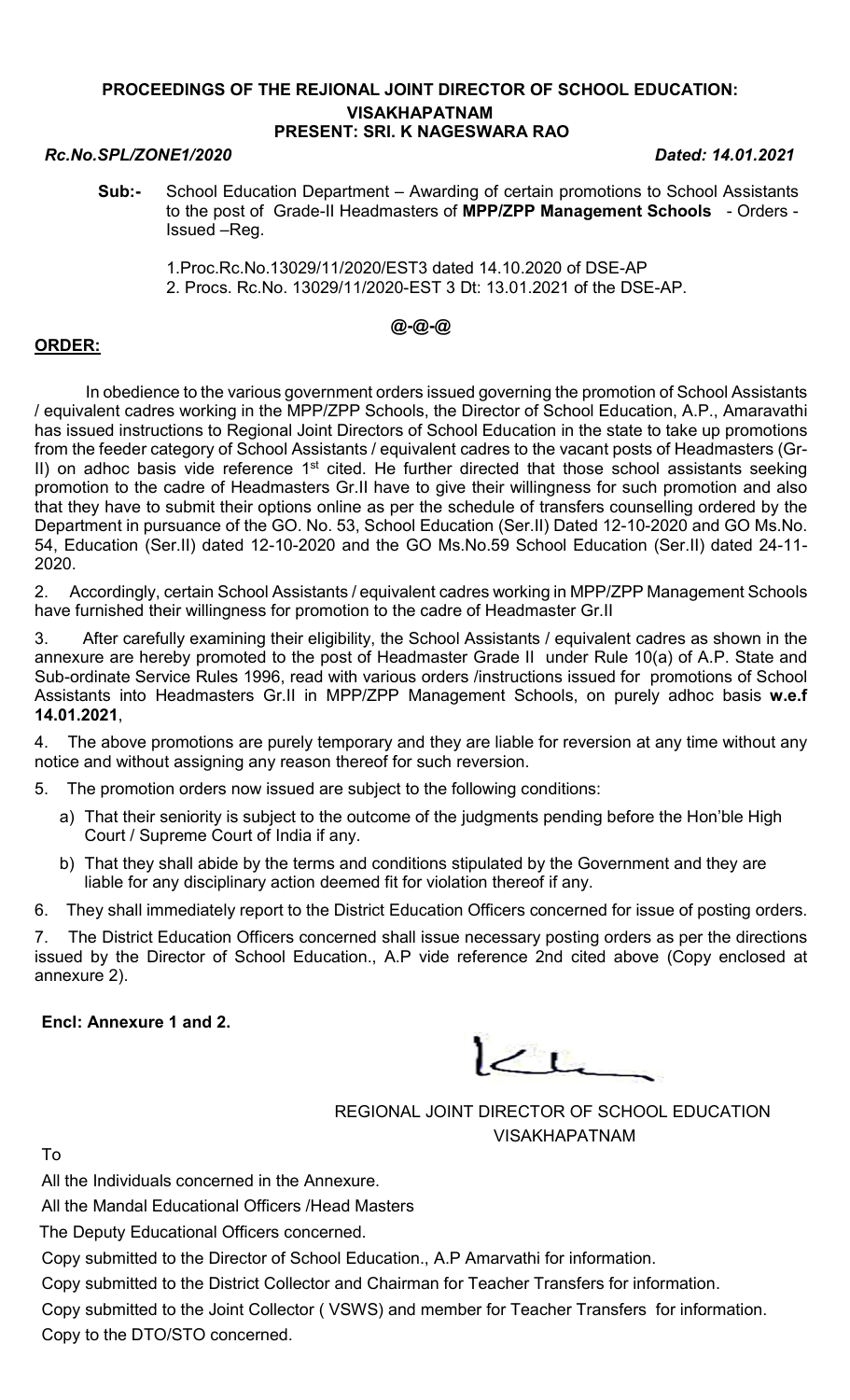# ANNEXURE -1

| SL.<br><b>NO</b> | ZONE_<br><b>NAME</b> | <b>DISTRICT_NA</b><br><b>ME</b> | <b>EMPLOYEE DETAILS</b>                                                                                                  | <b>WORKING</b><br><b>SCHOOL</b>                                    | <b>PROMOTED AS</b>           | <b>MANAGEME</b><br><b>NT</b>  |
|------------------|----------------------|---------------------------------|--------------------------------------------------------------------------------------------------------------------------|--------------------------------------------------------------------|------------------------------|-------------------------------|
| 1                | ZONE <sub>1</sub>    | <b>SRIKAKULAM</b>               | 0111072-BONTHALA<br><b>VENKATA RAMANA-</b><br><b>SCHOOL</b><br>ASSISTANT(NON<br>LANGUAGES)-SOCIAL<br><b>STUDIES</b>      | 28111502811-<br><b>ZPHS METTURU</b>                                | <b>HEAD MASTER,</b><br>GR.II | <b>LOCAL</b><br><b>BODIES</b> |
| $\overline{2}$   | ZONE <sub>1</sub>    | <b>SRIKAKULAM</b>               | 0113073-NAUPADA<br>SHOBHARANI-SCHOOL<br>ASSISTANT(NON<br>LANGUAGES)-<br><b>BIOLOGICAL SCIENCE</b>                        | 28111902401-<br><b>MPUPS</b><br><b>SANIVADA</b>                    | <b>HEAD MASTER,</b><br>GR.II | <b>LOCAL</b><br><b>BODIES</b> |
| 3                | ZONE 1               | <b>SRIKAKULAM</b>               | 0119651-GODDU<br>RAGHUNADHARAO-<br><b>SCHOOL</b><br>ASSISTANT(NON<br>LANGUAGES)-<br><b>BIOLOGICAL SCIENCE</b>            | 28112803707-<br><b>ZPHS NIMMADA</b>                                | <b>HEAD MASTER,</b><br>GR.II | <b>LOCAL</b><br><b>BODIES</b> |
| 4                | ZONE 1               | <b>SRIKAKULAM</b>               | 0121420-RUVVA<br>PURNACHANDRA RAO-<br><b>SCHOOL</b><br>ASSISTANT(NON<br>LANGUAGES)-<br><b>MATHEMATICS</b>                | 28110802911-<br>ZPHS KOYYAM                                        | <b>HEAD MASTER,</b><br>GR.II | <b>LOCAL</b><br><b>BODIES</b> |
| 5                | ZONE <sub>1</sub>    | <b>SRIKAKULAM</b>               | 0113433-UDANDARAO<br>NAGESWARA VARA<br>PRASADARAO-SCHOOL<br>ASSISTANT(NON<br>LANGUAGES)-<br><b>MATHEMATICS</b>           | 28112204503-<br><b>ZPHS</b><br><b>BORIGIVALASA</b>                 | <b>HEAD MASTER,</b><br>GR.II | <b>LOCAL</b><br><b>BODIES</b> |
| 6                | ZONE <sub>1</sub>    | <b>SRIKAKULAM</b>               | 0121783-GAVARA<br>UMARAJ-SCHOOL<br>ASSISTANT(NON<br>LANGUAGES)-<br><b>BIOLOGICAL SCIENCE</b>                             | 28113803603-<br><b>ZPHS</b><br><b>KARAKAVALASA</b>                 | <b>HEAD MASTER,</b><br>GR.II | <b>LOCAL</b><br><b>BODIES</b> |
| $\overline{7}$   | ZONE 1               | <b>SRIKAKULAM</b>               | 0119178-GOLIVE<br>DHARMA RAO-SCHOOL<br>ASSISTANT(NON<br>LANGUAGES)-<br><b>BIOLOGICAL SCIENCE</b>                         | 28112803404-<br><b>ZPHS TILARU</b>                                 | <b>HEAD MASTER,</b><br>GR.II | <b>LOCAL</b><br><b>BODIES</b> |
| 8                | ZONE <sub>1</sub>    | <b>SRIKAKULAM</b>               | 0111932-BEHARA<br>VARADA RAJAGOPALA<br>RAO-SCHOOL<br>ASSISTANT(NON<br>LANGUAGES)-<br><b>MATHEMATICS</b>                  | 28112400604-<br><b>ZPHS</b><br><b>CHINNAKITTALA</b><br><b>PADU</b> | <b>HEAD MASTER,</b><br>GR.II | <b>LOCAL</b><br><b>BODIES</b> |
| 9                | ZONE 1               | SRIKAKULAM                      | 0121663-KALEPU<br>VENKATARAO-SCHOOL<br>ASSISTANT(NON<br>LANGUAGES)-<br><b>BIOLOGICAL SCIENCE</b>                         | 28110402403-<br><b>ZPHS POGIRI</b>                                 | <b>HEAD MASTER,</b><br>GR.II | <b>LOCAL</b><br><b>BODIES</b> |
| 10               | ZONE <sub>1</sub>    | <b>SRIKAKULAM</b>               | 0115681-JAMI J.RAMESH-<br><b>SCHOOL</b><br>ASSISTANT(NON<br>LANGUAGES)-PHYSICAL<br><b>SCIENCES</b>                       | 28111202527-<br><b>ZPHS</b><br><b>PALAKONDA</b>                    | <b>HEAD MASTER,</b><br>GR.II | <b>LOCAL</b><br><b>BODIES</b> |
| 11               | ZONE 1               | <b>SRIKAKULAM</b>               | 0122047-KINTHALI<br>SEETHA RAJU-SCHOOL<br>ASSISTANT(NON<br>LANGUAGES)-<br><b>MATHEMATICS</b>                             | 28110602108-<br><b>ZPHS</b><br><b>MURAPAKA</b>                     | <b>HEAD MASTER,</b><br>GR.II | <b>LOCAL</b><br><b>BODIES</b> |
| 12               | ZONE 1               | <b>SRIKAKULAM</b>               | 0119153-BODA<br><b>VENKATARAMANA-</b><br><b>SCHOOL</b><br>ASSISTANT(NON<br>LANGUAGES)-<br><b>MATHEMATICS</b>             | 28112400604-<br><b>ZPHS</b><br><b>CHINNAKITTALA</b><br><b>PADU</b> | <b>HEAD MASTER,</b><br>GR.II | <b>LOCAL</b><br><b>BODIES</b> |
| 13               | ZONE 1               | <b>SRIKAKULAM</b>               | 0122267-CHADUVULA<br><b>SASIDHAR BABU-</b><br><b>SCHOOL</b><br>ASSISTANT(NON<br>LANGUAGES)-<br><b>BIOLOGICAL SCIENCE</b> | 28110703905-<br><b>ZPHS</b><br><b>KOTCHERLA</b>                    | <b>HEAD MASTER,</b><br>GR.II | <b>LOCAL</b><br><b>BODIES</b> |
| 14               | ZONE 1               | <b>SRIKAKULAM</b>               | 0111883-MAMIDI<br>DAMODHARARAO-<br>SCHOOL<br><b>ASSISTANT(NON</b>                                                        | 28113802702-<br><b>ZPHS</b><br><b>RAVICHANDRI</b>                  | <b>HEAD MASTER,</b><br>GR.II | <b>LOCAL</b><br><b>BODIES</b> |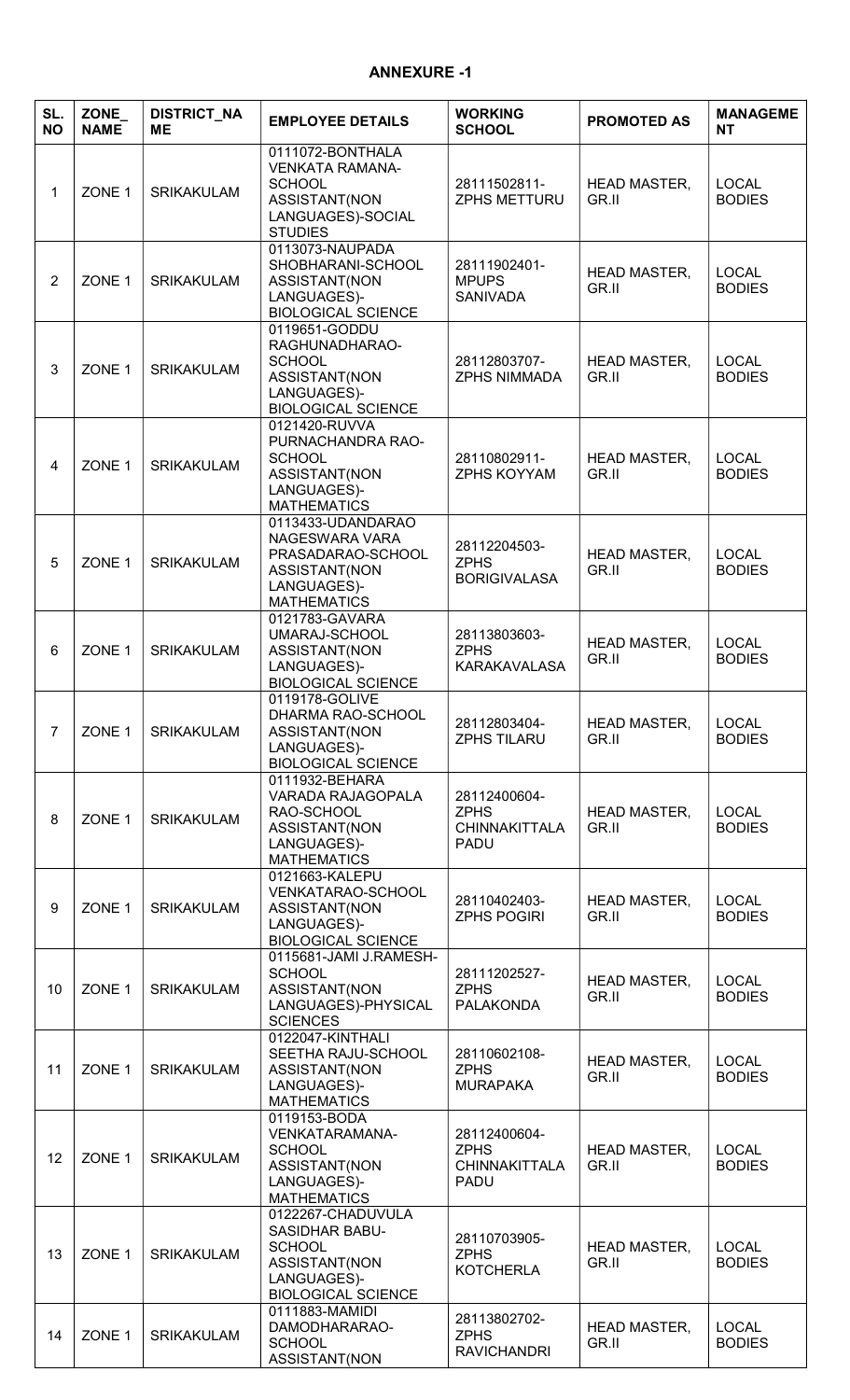|    |                   |                          | LANGUAGES)-<br><b>BIOLOGICAL SCIENCE</b>                                                                                |                                                    |                              |                               |
|----|-------------------|--------------------------|-------------------------------------------------------------------------------------------------------------------------|----------------------------------------------------|------------------------------|-------------------------------|
| 15 | ZONE <sub>1</sub> | <b>SRIKAKULAM</b>        | 0117041-BALLA<br><b>SUBHASAH BABU-</b><br><b>SCHOOL</b><br>ASSISTANT(NON<br>LANGUAGES)-<br><b>BIOLOGICAL SCIENCE</b>    | 28113290340-<br><b>ZPHS</b><br>CHINNABADAM         | <b>HEAD MASTER,</b><br>GR.II | <b>LOCAL</b><br><b>BODIES</b> |
| 16 | ZONE 1            | <b>SRIKAKULAM</b>        | 0123891-TANKALA TV<br>RAMANA MURTHY-<br><b>SCHOOL</b><br>ASSISTANT(NON<br>LANGUAGES)-<br><b>BIOLOGICAL SCIENCE</b>      | 28110302404-<br><b>ZPHS</b><br><b>KAGITAPALLE</b>  | <b>HEAD MASTER,</b><br>GR.II | <b>LOCAL</b><br><b>BODIES</b> |
| 17 | ZONE 1            | <b>SRIKAKULAM</b>        | 0109326-TANGUDU<br><b>KRISHNA MURTHY-</b><br><b>SCHOOL</b><br>ASSISTANT(NON<br>LANGUAGES)-<br><b>BIOLOGICAL SCIENCE</b> | 28112204503-<br><b>ZPHS</b><br><b>BORIGIVALASA</b> | <b>HEAD MASTER,</b><br>GR.II | <b>LOCAL</b><br><b>BODIES</b> |
| 18 | ZONE 1            | <b>SRIKAKULAM</b>        | 0127664-MALLAREDDY<br>PADMANABHARAO-<br><b>SCHOOL</b><br>ASSISTANT(NON<br>LANGUAGES)-<br><b>MATHEMATICS</b>             | 28112702704-<br><b>ZPHS</b><br><b>RAVIVALASA</b>   | <b>HEAD MASTER,</b><br>GR.II | <b>LOCAL</b><br><b>BODIES</b> |
| 19 | ZONE 1            | <b>SRIKAKULAM</b>        | 0111068-GEDDAVALASA<br>RAGHAVA DAS-SCHOOL<br>ASSISTANT(NON<br>LANGUAGES)-<br><b>BIOLOGICAL SCIENCE</b>                  | 28111402103-<br><b>ZPHS</b><br><b>PEDDADIMILI</b>  | <b>HEAD MASTER,</b><br>GR.II | <b>LOCAL</b><br><b>BODIES</b> |
| 20 | ZONE 1            | <b>SRIKAKULAM</b>        | 0127457-RAVADA<br>SRINIVASA RAO-SCHOOL<br>ASSISTANT(NON<br>LANGUAGES)-<br><b>BIOLOGICAL SCIENCE</b>                     | 28112103416-<br><b>GHS POLAKI</b>                  | <b>HEAD MASTER,</b><br>GR.II | <b>LOCAL</b><br><b>BODIES</b> |
| 21 | ZONE <sub>1</sub> | <b>SRIKAKULAM</b>        | 0115606-MAVALLAPALLI<br>VENKATA.KAMESWARAR<br>AO-SCHOOL<br>ASSISTANT(NON<br>LANGUAGES)-<br><b>BIOLOGICAL SCIENCE</b>    | 28111201503-<br><b>ZPHS BHASURU</b>                | <b>HEAD MASTER,</b><br>GR.II | <b>LOCAL</b><br><b>BODIES</b> |
| 22 | ZONE 1            | <b>SRIKAKULAM</b>        | 0115695-PYLA P.SUDHA<br>RANI-SCHOOL<br>ASSISTANT(NON<br>LANGUAGES)-<br><b>BIOLOGICAL SCIENCE</b>                        | 28111100802-<br><b>ZPHS</b><br><b>PALAVALASA</b>   | <b>HEAD MASTER,</b><br>GR.II | <b>LOCAL</b><br><b>BODIES</b> |
| 23 | ZONE 1            | <b>SRIKAKULAM</b>        | 0125059-GORLA<br>KAMARAJU-SCHOOL<br>ASSISTANT(NON<br>LANGUAGES)-<br><b>MATHEMATICS</b>                                  | 28113306502-<br><b>ZPHS</b><br><b>HARIPURAM</b>    | <b>HEAD MASTER,</b><br>GR.II | <b>LOCAL</b><br><b>BODIES</b> |
| 24 | ZONE 1            | <b>SRIKAKULAM</b>        | 0123579-MUDADLA<br>SRINIVASA RAO-SCHOOL<br>ASSISTANT(NON<br>LANGUAGES)-<br><b>BIOLOGICAL SCIENCE</b>                    | 28110400506-<br><b>ZPHS</b><br><b>KANCHARAM</b>    | <b>HEAD MASTER,</b><br>GR.II | <b>LOCAL</b><br><b>BODIES</b> |
| 25 | ZONE 1            | <b>SRIKAKULAM</b>        | 0113528-PATNAIKUNI<br>SURYA PRABHAKARA<br>RAO-SCHOOL<br>ASSISTANT(NON<br>LANGUAGES)-<br><b>MATHEMATICS</b>              | 28112301702-<br><b>ZPHS TIMADAM</b>                | <b>HEAD MASTER,</b><br>GR.II | <b>LOCAL</b><br><b>BODIES</b> |
| 26 | ZONE <sub>1</sub> | <b>SRIKAKULAM</b>        | 0117444-UPPADA<br>RAMESH-SCHOOL<br>ASSISTANT(NON<br>LANGUAGES)-<br><b>MATHEMATICS</b>                                   | 28113102005-<br><b>ZPHS</b><br><b>NAGARAMPALLE</b> | <b>HEAD MASTER,</b><br>GR.II | <b>LOCAL</b><br><b>BODIES</b> |
| 27 | ZONE 1            | <b>SRIKAKULAM</b>        | 0123389-SASUBILLI<br>SEETA RAMI NAIDU-<br><b>SCHOOL</b><br>ASSISTANT(NON<br>LANGUAGES)-<br><b>MATHEMATICS</b>           | 28110490409-<br><b>ZPHS DOLAPETA</b>               | <b>HEAD MASTER,</b><br>GR.II | <b>LOCAL</b><br><b>BODIES</b> |
| 28 | ZONE <sub>1</sub> | <b>VISAKHAPATN</b><br>AM | 0231914-DEVUPALLI<br>NARASIMHA MURTY-<br><b>SCHOOL</b><br>ASSISTANT(NON<br>LANGUAGES)-<br><b>BIOLOGICAL SCIENCE</b>     | 28130801301-<br>MPUPS G.<br><b>KOTHAPALLE</b>      | <b>HEAD MASTER,</b><br>GR.II | <b>LOCAL</b><br><b>BODIES</b> |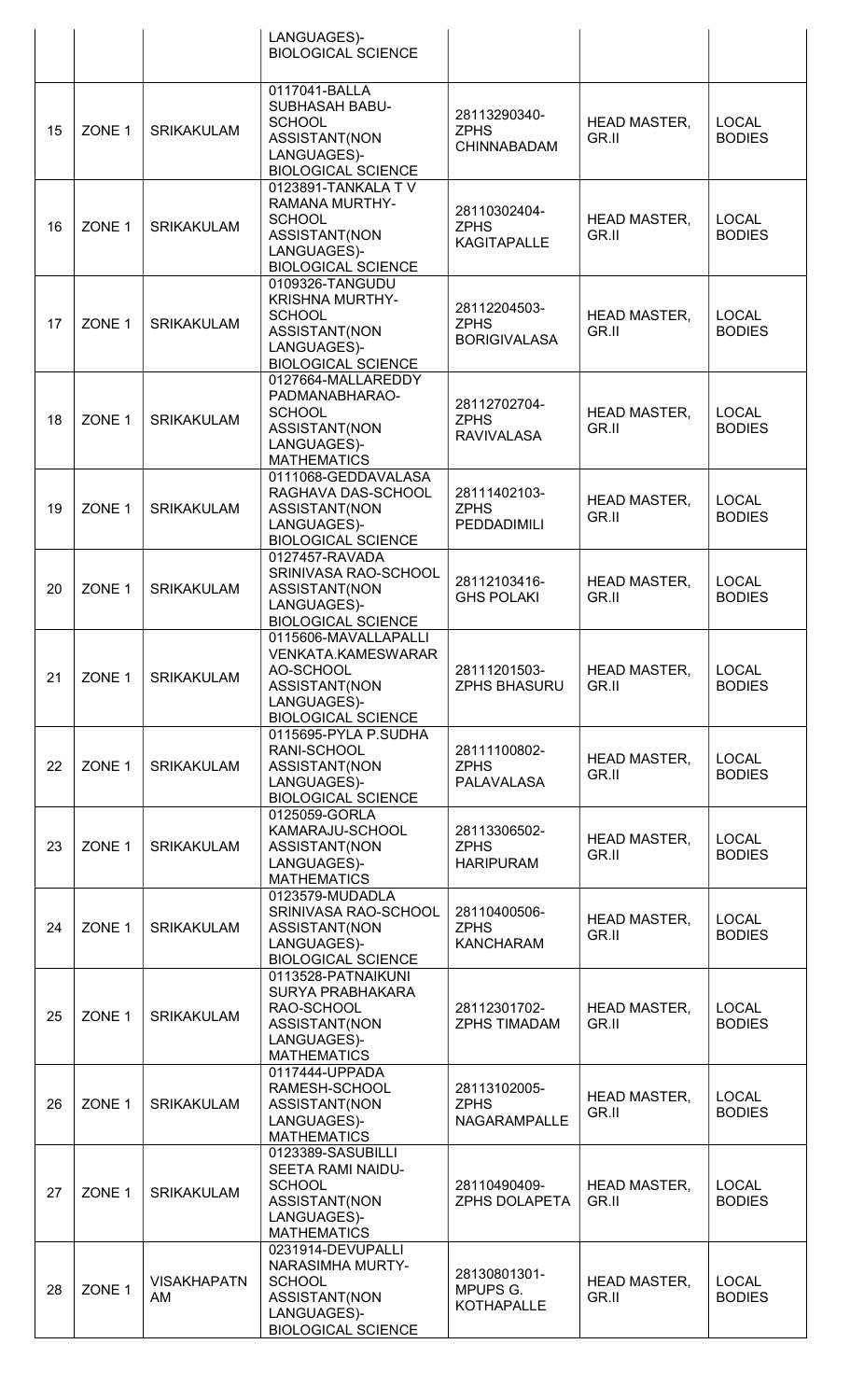| 29 | ZONE <sub>1</sub> | <b>VISAKHAPATN</b><br>AM        | 0234076-ISUKAPALLI<br><b>VENKATA NARASIMHA</b><br>RAJU-SCHOOL<br>ASSISTANT(NON<br>LANGUAGES)-<br><b>BIOLOGICAL SCIENCE</b>    | 28133401203-<br><b>ZPHS</b><br>VADRAPALLE                       | HEAD MASTER,<br>GR.II        | <b>LOCAL</b><br><b>BODIES</b> |
|----|-------------------|---------------------------------|-------------------------------------------------------------------------------------------------------------------------------|-----------------------------------------------------------------|------------------------------|-------------------------------|
| 30 | ZONE <sub>1</sub> | <b>VISAKHAPATN</b><br><b>AM</b> | 0220665-BADE RAMA<br><b>CHANDRA REDDY-</b><br><b>SCHOOL</b><br>ASSISTANT(NON<br>LANGUAGES)-<br><b>BIOLOGICAL SCIENCE</b>      | 28130700404-<br><b>GOVT HS</b><br><b>DEVARAPALLI</b>            | <b>HEAD MASTER,</b><br>GR.II | <b>LOCAL</b><br><b>BODIES</b> |
| 31 | ZONE 1            | <b>VISAKHAPATN</b><br>AM        | 0220228-KEERTHI<br><b>VENKATA SATYA</b><br>NAGESWARA R-SCHOOL<br>ASSISTANT(NON<br>LANGUAGES)-<br><b>BIOLOGICAL SCIENCE</b>    | 28132002503-<br><b>ZPHS</b><br><b>SEETHAYYAPET</b><br>A         | <b>HEAD MASTER,</b><br>GR.II | <b>LOCAL</b><br><b>BODIES</b> |
| 32 | ZONE <sub>1</sub> | <b>VISAKHAPATN</b><br>AM        | 0221181-KESABOINA<br>VIJAYA PRASANTHI-<br><b>SCHOOL</b><br>ASSISTANT(LANGUAGES<br>)-ENGLISH                                   | 28134002105-<br><b>ZPHS</b><br><b>REVUPOLAVARA</b><br>M         | <b>HEAD MASTER,</b><br>GR.II | <b>LOCAL</b><br><b>BODIES</b> |
| 33 | ZONE <sub>1</sub> | <b>VISAKHAPATN</b><br>AM        | 0241104-SINGAMSETTI<br><b>VENKATESWARA RAO-</b><br><b>SCHOOL</b><br>ASSISTANT(NON<br>LANGUAGES)-<br><b>BIOLOGICAL SCIENCE</b> | 28130902302-<br><b>ZPHS VOMMALI</b>                             | <b>HEAD MASTER,</b><br>GR.II | <b>LOCAL</b><br><b>BODIES</b> |
| 34 | ZONE <sub>1</sub> | <b>VISAKHAPATN</b><br><b>AM</b> | 0237281-MANTRI SATYA<br>PRASAD-SCHOOL<br>ASSISTANT(LANGUAGES<br>)-ENGLISH                                                     | 28131700812-<br>ZPHS P.B. PALLLI                                | <b>HEAD MASTER,</b><br>GR.II | <b>LOCAL</b><br><b>BODIES</b> |
| 35 | ZONE 1            | <b>VISAKHAPATN</b><br>AM        | 0221520-MEKA SRNIVAS-<br><b>SCHOOL</b><br>ASSISTANT(NON<br>LANGUAGES)-<br><b>BIOLOGICAL SCIENCE</b>                           | 28134300202-<br><b>ZPHS</b><br>PEDAPADU                         | <b>HEAD MASTER,</b><br>GR.II | <b>LOCAL</b><br><b>BODIES</b> |
| 36 | ZONE <sub>1</sub> | <b>VISAKHAPATN</b><br>AM        | 0220280-KURELLA<br>V.NAGESWARA RAO-<br><b>SCHOOL</b><br>ASSISTANT(NON<br>LANGUAGES)-PHYSICAL<br><b>SCIENCES</b>               | 28132601106-<br><b>ZPHS</b><br><b>REDDIPALLI</b><br><b>AGRM</b> | <b>HEAD MASTER,</b><br>GR.II | <b>LOCAL</b><br><b>BODIES</b> |
| 37 | ZONE <sub>1</sub> | <b>VISAKHAPATN</b><br>AM        | 0220042-KARRI<br>LAKSHMANA RAO-<br><b>SCHOOL</b><br>ASSISTANT(NON<br>LANGUAGES)-<br><b>BIOLOGICAL SCIENCE</b>                 | 28134300102-<br><b>ZPHS</b><br><b>KHAJIPALEM</b>                | HEAD MASTER,<br>GR.II        | <b>LOCAL</b><br><b>BODIES</b> |
| 38 | ZONE 1            | <b>VISAKHAPATN</b><br><b>AM</b> | 0204089-YERUKOLA<br>RAMESH-SCHOOL<br>ASSISTANT(NON<br>LANGUAGES)-PHYSICAL<br><b>SCIENCES</b>                                  | 28132800310-<br><b>ZPHS</b><br><b>CHANDRAM</b><br><b>PALEM</b>  | <b>HEAD MASTER,</b><br>GR.II | <b>LOCAL</b><br><b>BODIES</b> |
| 39 | ZONE <sub>1</sub> | <b>VISAKHAPATN</b><br>AM        | 0239603-SARAGADAM<br>NARASINGA RAO-<br><b>SCHOOL</b><br>ASSISTANT(NON<br>LANGUAGES)-<br><b>BIOLOGICAL SCIENCE</b>             | 28132702505-<br><b>MPUPS CHINA</b><br><b>UPPADA</b>             | <b>HEAD MASTER,</b><br>GR.II | <b>LOCAL</b><br><b>BODIES</b> |
| 40 | ZONE <sub>1</sub> | <b>VISAKHAPATN</b><br>AM        | 0241369-GANIPE<br>RAMESH BABU-SCHOOL<br>ASSISTANT(NON<br>LANGUAGES)-<br><b>MATHEMATICS</b>                                    | 28133901604-<br><b>ZPHS</b><br><b>GODICHERLA</b>                | <b>HEAD MASTER,</b><br>GR.II | <b>LOCAL</b><br><b>BODIES</b> |
| 41 | ZONE <sub>1</sub> | <b>VISAKHAPATN</b><br><b>AM</b> | 0226430-DODDI<br>ADINARAYANA-SCHOOL<br>ASSISTANT(NON<br>LANGUAGES)-<br><b>MATHEMATICS</b>                                     | 28132002503-<br><b>ZPHS</b><br><b>SEETHAYYAPET</b><br>A         | <b>HEAD MASTER,</b><br>GR.II | <b>LOCAL</b><br><b>BODIES</b> |
| 42 | ZONE <sub>1</sub> | <b>VISAKHAPATN</b><br>AM        | 0221562-KARANAM RAMA<br>SWAMY NAIDU-SCHOOL<br>ASSISTANT(NON<br>LANGUAGES)-<br><b>MATHEMATICS</b>                              | 28133303203-<br><b>MPUPS</b><br><b>SIRASAPALLI</b>              | <b>HEAD MASTER,</b><br>GR.II | <b>LOCAL</b><br><b>BODIES</b> |
| 43 | ZONE 1            | <b>VISAKHAPATN</b><br>AM        | 0231500-ALLA<br>SUDHAKAR-SCHOOL<br>ASSISTANT(NON<br>LANGUAGES)-<br><b>MATHEMATICS</b>                                         | 28133902307-<br><b>ZPHS</b><br>NAKKAPALLI                       | <b>HEAD MASTER,</b><br>GR.II | <b>LOCAL</b><br><b>BODIES</b> |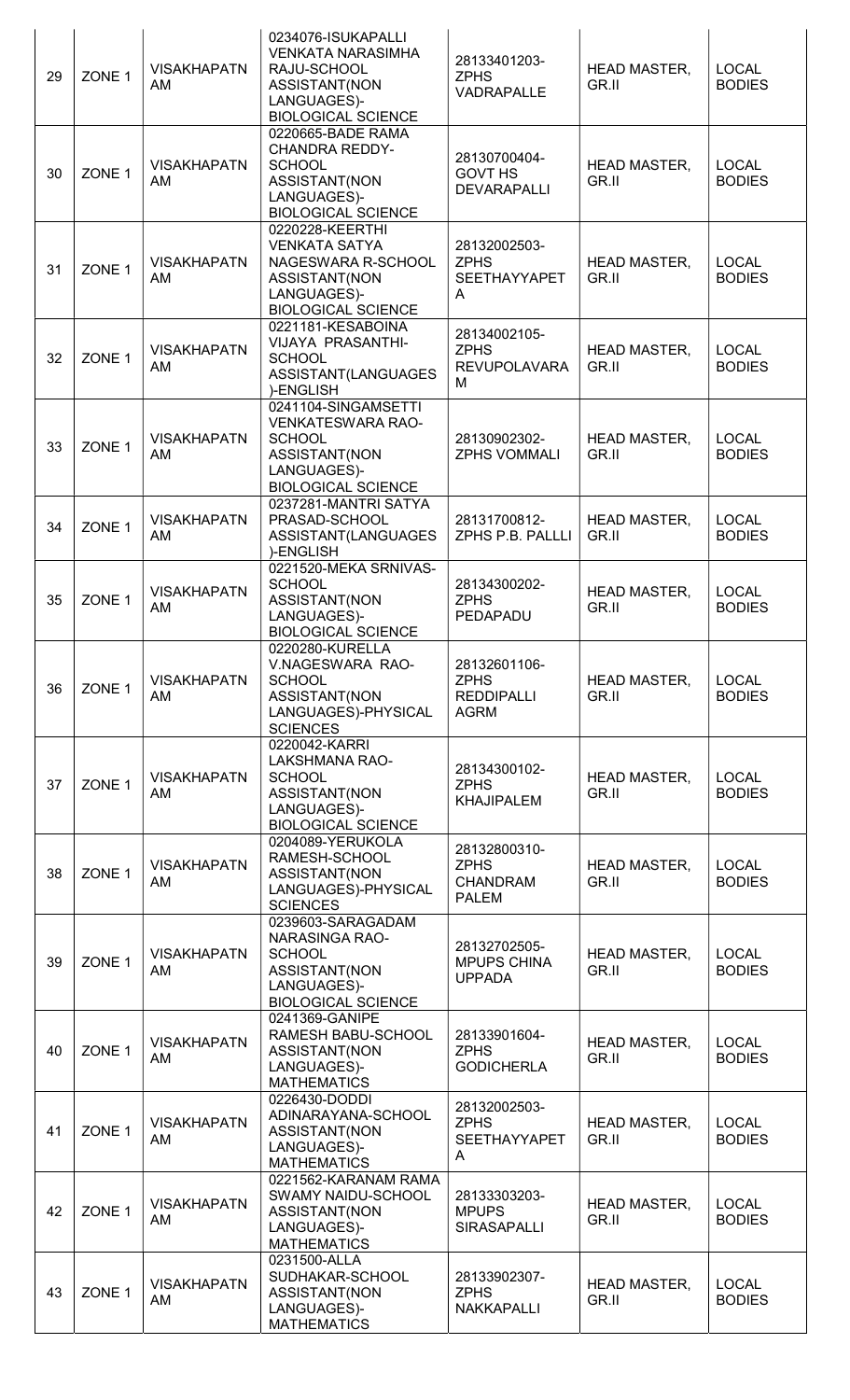| 44 | ZONE <sub>1</sub> | <b>VISAKHAPATN</b><br>AM | 0221169-BODDU<br>SATTIBABU-SCHOOL<br>ASSISTANT(NON<br>LANGUAGES)-<br><b>MATHEMATICS</b>                                     | 28133090363-<br><b>ZPHS</b><br><b>GAJUWAKA</b>                 | <b>HEAD MASTER,</b><br>GR.II | <b>LOCAL</b><br><b>BODIES</b> |
|----|-------------------|--------------------------|-----------------------------------------------------------------------------------------------------------------------------|----------------------------------------------------------------|------------------------------|-------------------------------|
| 45 | ZONE 1            | <b>VISAKHAPATN</b><br>AM | 0226776-DASARI<br>PADMAVATHI-PSHM-NO<br><b>SUBJECT</b>                                                                      | 28133090308-<br><b>MPPS RAM</b><br><b>NAGAR</b>                | <b>HEAD MASTER,</b><br>GR.II | <b>LOCAL</b><br><b>BODIES</b> |
| 46 | ZONE <sub>1</sub> | <b>VISAKHAPATN</b><br>AM | 0231585-PEDAPALLI<br>MALLIKHARJUNA RAO-<br><b>SCHOOL</b><br>ASSISTANT(NON<br>LANGUAGES)-<br><b>MATHEMATICS</b>              | 28132100202-<br><b>ZPHS</b><br>LAXMIPURAM                      | HEAD MASTER,<br>GR.II        | <b>LOCAL</b><br><b>BODIES</b> |
| 47 | ZONE 1            | <b>VISAKHAPATN</b><br>AM | 0204917-DINDI<br>PURUSHOTTAMARAO-<br><b>SCHOOL</b><br>ASSISTANT(LANGUAGES<br>)-ENGLISH                                      | 28133600507-<br><b>ZPHS</b><br><b>BURUGUPALEM</b>              | HEAD MASTER,<br>GR.II        | <b>LOCAL</b><br><b>BODIES</b> |
| 48 | ZONE <sub>1</sub> | <b>VISAKHAPATN</b><br>AM | 0204926-BASANA RAMA<br>HARANADH-SCHOOL<br>ASSISTANT(NON<br>LANGUAGES)-<br><b>MATHEMATICS</b>                                | 28132401903-<br><b>ZPHS</b><br><b>CHINTHALA</b><br>AGRAHARAM   | <b>HEAD MASTER,</b><br>GR.II | <b>LOCAL</b><br><b>BODIES</b> |
| 49 | ZONE <sub>1</sub> | <b>VISAKHAPATN</b><br>AM | 0226447-DAMTHAMSETTI<br>SATYA RAO-SCHOOL<br>ASSISTANT(NON<br>LANGUAGES)-<br><b>MATHEMATICS</b>                              | 28133902106-<br><b>ZPHS VEMPADU</b>                            | HEAD MASTER,<br>GR.II        | <b>LOCAL</b><br><b>BODIES</b> |
| 50 | ZONE <sub>1</sub> | <b>VISAKHAPATN</b><br>AM | 0220010-SONDI JAYA<br>LAKSHMI-SCHOOL<br>ASSISTANT(NON<br>LANGUAGES)-SOCIAL<br><b>STUDIES</b>                                | 28132800310-<br><b>ZPHS</b><br><b>CHANDRAM</b><br><b>PALEM</b> | <b>HEAD MASTER,</b><br>GR.II | <b>LOCAL</b><br><b>BODIES</b> |
| 51 | ZONE 1            | <b>VISAKHAPATN</b><br>AM | 0226365-DADISETTI<br><b>RAMESH KUMAR-</b><br><b>SCHOOL</b><br>ASSISTANT(NON<br>LANGUAGES)-<br><b>MATHEMATICS</b>            | 28132991082-<br>GHS RLY.<br><b>COLONY</b>                      | <b>HEAD MASTER,</b><br>GR.II | <b>LOCAL</b><br><b>BODIES</b> |
| 52 | ZONE 1            | <b>VISAKHAPATN</b><br>AM | 0223814-CHEDDA<br>CH.GOPINADH-PSHM-NO<br><b>SUBJECT</b>                                                                     | 28130515506-<br><b>G.E.S BASKI</b>                             | <b>HEAD MASTER,</b><br>GR.II | <b>LOCAL</b><br><b>BODIES</b> |
| 53 | ZONE <sub>1</sub> | <b>VISAKHAPATN</b><br>AM | 0246116-KURTHADI<br><b>VASANTHA RAO-</b><br><b>SCHOOL</b><br>ASSISTANT(NON<br>LANGUAGES)-SOCIAL<br><b>STUDIES</b>           | 28130127902-<br><b>GOVT HS</b><br><b>KILAGADA</b>              | HEAD MASTER,<br>GR.II        | <b>LOCAL</b><br><b>BODIES</b> |
| 54 | ZONE <sub>1</sub> | <b>VIZIANAGARA</b><br>M  | 2233290-NULU SYAMALA<br>SAI-SCHOOL<br>ASSISTANT(LANGUAGES<br>)-HINDI                                                        | 28123302504-<br><b>ZPHS KUMARAM</b>                            | HEAD MASTER,<br>GR.II        | <b>LOCAL</b><br><b>BODIES</b> |
| 55 | ZONE <sub>1</sub> | <b>VIZIANAGARA</b><br>M  | 2214315-ALLU PADMA<br>VATHI-SCHOOL<br>ASSISTANT(LANGUAGES<br>)-HINDI                                                        | 28121303105-<br><b>ZPHS</b><br><b>ARIKITHOTA</b>               | HEAD MASTER,<br>GR.II        | <b>LOCAL</b><br><b>BODIES</b> |
| 56 | ZONE <sub>1</sub> | <b>VIZIANAGARA</b><br>M  | 2229152-VOLETI<br>SUDHAKAR-SCHOOL<br>ASSISTANT(NON<br>LANGUAGES)-<br><b>BIOLOGICAL SCIENCE</b>                              | 28120604305-<br><b>ZPHS</b><br><b>NARSIPURAM</b>               | <b>HEAD MASTER,</b><br>GR.II | <b>LOCAL</b><br><b>BODIES</b> |
| 57 | ZONE <sub>1</sub> | <b>VIZIANAGARA</b><br>M  | 2237994-CHODAVARAPU<br><b>VENKATA RAO-SCHOOL</b><br>ASSISTANT(NON<br>LANGUAGES)-<br><b>MATHEMATICS</b>                      | 28123003602-<br><b>ZPHS</b><br>VENKATARAMAN<br><b>APETA</b>    | <b>HEAD MASTER,</b><br>GR.II | <b>LOCAL</b><br><b>BODIES</b> |
| 58 | ZONE <sub>1</sub> | <b>VIZIANAGARA</b><br>M  | 2240135-BALIJEPALLI<br><b>B.SARVALAKSHMI-</b><br><b>SCHOOL</b><br>ASSISTANT(NON<br>LANGUAGES)-<br><b>BIOLOGICAL SCIENCE</b> | 28121703205-<br><b>ZPHS</b><br>PEDAMANAPURA<br>M               | <b>HEAD MASTER,</b><br>GR.II | <b>LOCAL</b><br><b>BODIES</b> |
| 59 | ZONE 1            | <b>VIZIANAGARA</b><br>M  | 2229697-SENAPATI<br>LAKSHMANA PATRUDU-<br><b>SCHOOL</b><br>ASSISTANT(NON<br>LANGUAGES)-<br><b>MATHEMATICS</b>               | 28120604305-<br><b>ZPHS</b><br><b>NARSIPURAM</b>               | <b>HEAD MASTER,</b><br>GR.II | <b>LOCAL</b><br><b>BODIES</b> |
| 60 | ZONE 1            | <b>VIZIANAGARA</b><br>M  | 2233986-MARINGANTI<br><b>BHATTARU</b><br>BHANUMATHI-SCHOOL<br>ASSISTANT(NON                                                 | 28121003403-<br><b>ZPHS PENTA</b>                              | <b>HEAD MASTER,</b><br>GR.II | <b>LOCAL</b><br><b>BODIES</b> |